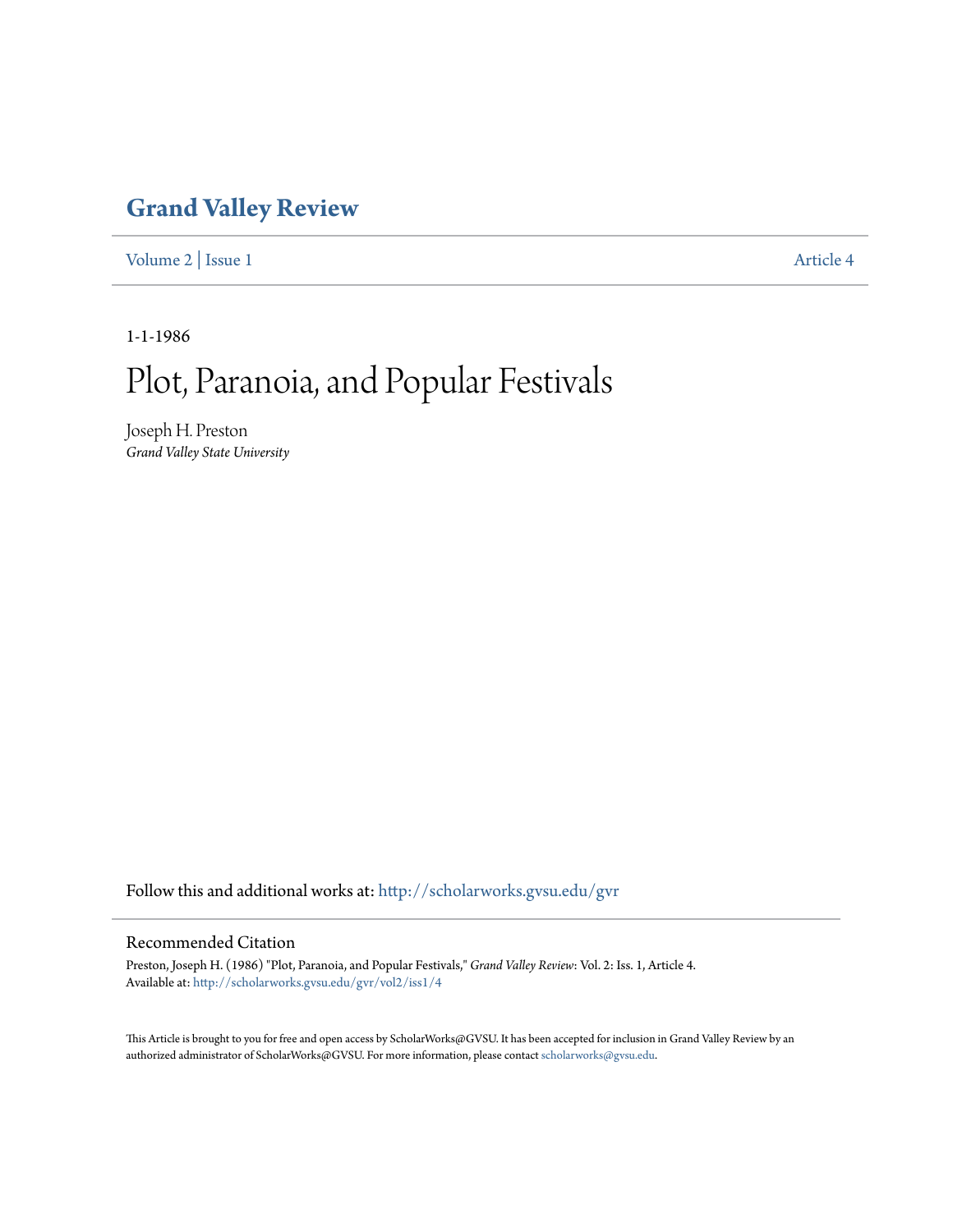JOSEPH H. PRESTON

## **Plot, Paranoia,**  and Popular Festivals<sup>1</sup>

In England during late autumn, preparations are underway for the celebration of a popular festival known as Guy Fawkes Day or, alternatively, as Bonfire Night. Although some Americans are dimly aware of this holiday, they rarely know of the "Gunpowder Plot" which not only provided the basis for these celebrations, but also powerfully strengthened religious paranoia and even made its contribution to Mother Goose.

The plot in question was initially formulated in 1603, early in the reign of James I, when two Catholics, Robert Catesby and Thomas Percy, concoted a plan to blow up the King and Parliament in a diabolical doomsday blast. Although their precise goals are unclear, they apparently hoped the resulting power vacuum would enable them to achieve a Catholic succession to the English throne. By 1605 Catesby and Percy had enlarged the circle of plotters to thirteen (an unlucky number as it turned out) and had succeeded in smuggling twenty barrels of gunpowder into the basement of Parliament. After placing iron bars on top of the gunpowder to heighten the force of the impact, they covered the whole with firewood to disguise their intentions. The conspirators planned to set off this charge at the beginning of Parliament, November 5th, when the King traditionally made an opening speech in the presence of the two Houses, the Privy Council and leading members of the judiciary.<sup>2</sup>

By enlarging the circle of plotters, however, they weakened their security arrangements; one of them, Francis Tresham, concerned with the number of Catholic peers who would perish, decided to warn his brother-in-law, Lord Mounteagle. The latter, in turn, provided a cryptic clue to Sir Robert Cecil, King James' principal advisor. On the basis of this hint, Cecil ordered a search of the Parliament buildings on November 4th, and one of the conspirators, Guy Fawkes, was found in the cellar with the firewood. When asked to whom it belonged, Fawkes responded, "Thomas Percy" a name strongly identified with the Catholic faith. When James was informed he ordered a more thorough search, and at about eleven o'clock of the same evening,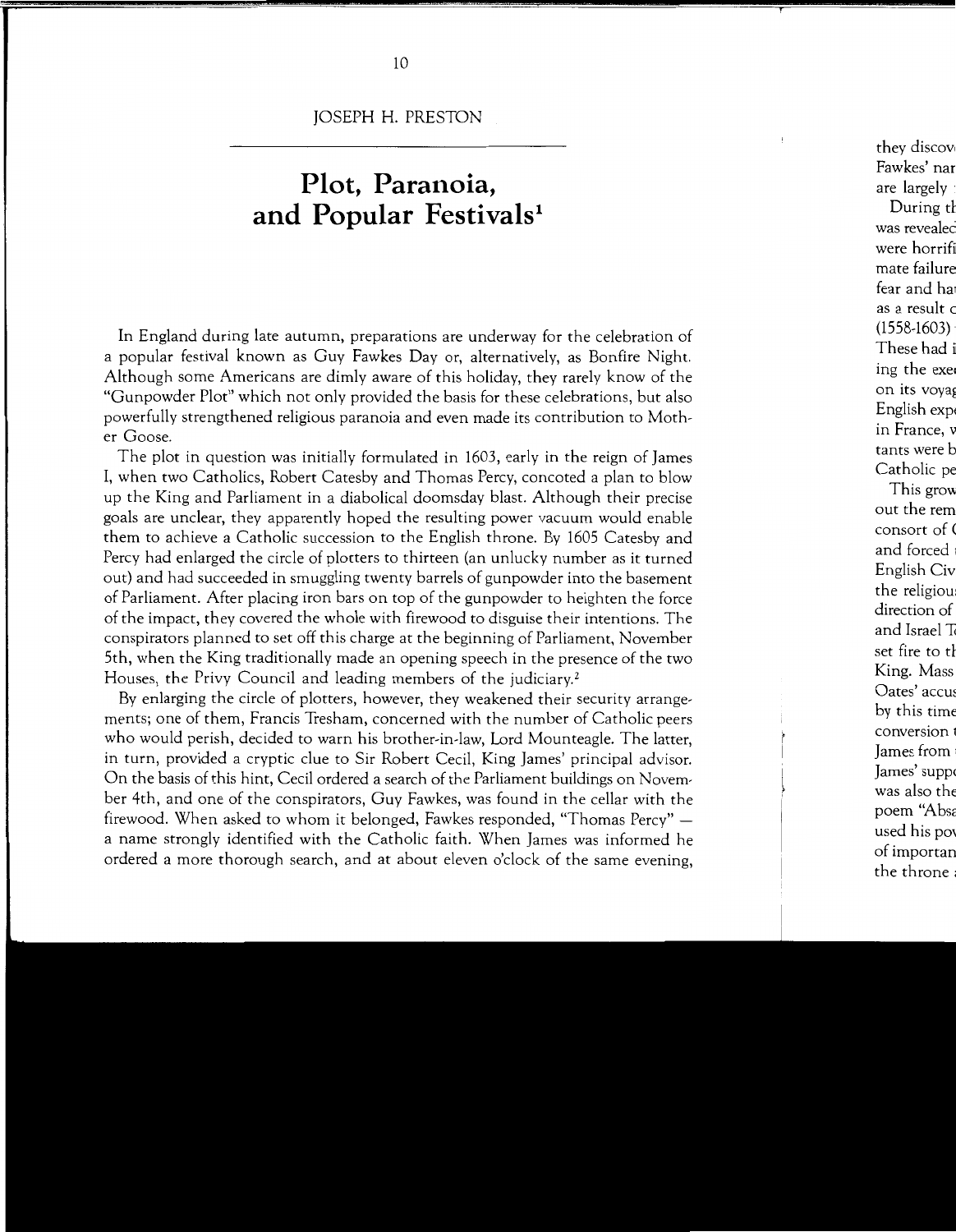they discovered the gunpowder and arrested Fawkes. 3 It is a minor mystery why Guy Fawkes' name continues to be associated with the event, and the major conspirators are largely forgotten.

During the subsequent interrogations and investigation, the enormity of the plot was revealed and the principal conspirators identified and executed. The English people were horrified at the near success of the scheme but relieved and jubilant at its ultimate failure. Its principal immediate effect, however, was to strengthen the prevailing fear and hatred of Catholicism. Those emotions were already present in the country as a result of earlier Catholic plots, unsuccessfully directed against Queen Elizabeth (1558-1603) with the express purpose of putting Mary, Queen of Scots, on the throne. These had included the Ridolfi Plot of 1571 and the Babington Plot of 1586. Following the execution of Mary, Philip II of Spain had sent the ill-fated Armada (1588) on its voyage, in an attempt to impose Catholicism on the English by force. These English experiences had been reinforced by the St. Bartholomew's Day Massacre (1572) in France, when some 6,000 Huguenots (Calvinists) had been killed. English Protestants were bound to view the Gunpowder Plot as simply one more example of endemic Catholic perfidy and treachery and one that had come alarmingly close to success.

This growing fear of Catholicism had a strong impact on English politics throughout the remainder of the seventeenth century. Henrietta Maria, the French Catholic consort of Charles I (1625-1649), was regarded with deep suspicion as a Papal agent and forced to dismiss most of her French Catholic retinue. One of the issues in the English Civil War (1642-1645) was the conviction of the more extreme Protestants that the religious policies of Charles I and Archbishop Laud represented a move in the direction of Catholic practice. In 1678, two rather disreputable Englishmen, Titus Oates and Israel Tonge, spread their story of a Catholic plot to spawn revolution in Ireland, set fire to the city of London, murder Protestants in their beds, and assassinate the King. Mass hysteria swept over the country. Innocent men, merely on the basis of Oates' accusation, were convicted and executed. The hysteria ultimately subsided, but by this time Charles II's brother James, the heir to the throne, had made public his conversion to Catholicism. A spirited albeit unsuccessful attempt was made to exclude James from the throne. The proponents of exclusion were known as the Whigs, while James' supporters were called Tories, thus providing early party labels. The controversy was also the occasion when John Dryden contributed support to the Tories with his poem "Absalom and Achitophel:' When James II did come to the throne (1685), he used his power to remove restrictions on Catholics and to promote them to positions of importance throughout the realm. In the ensuing backlash, James was driven from the throne and replaced by the Protestant monarchs, William and Mary. Only with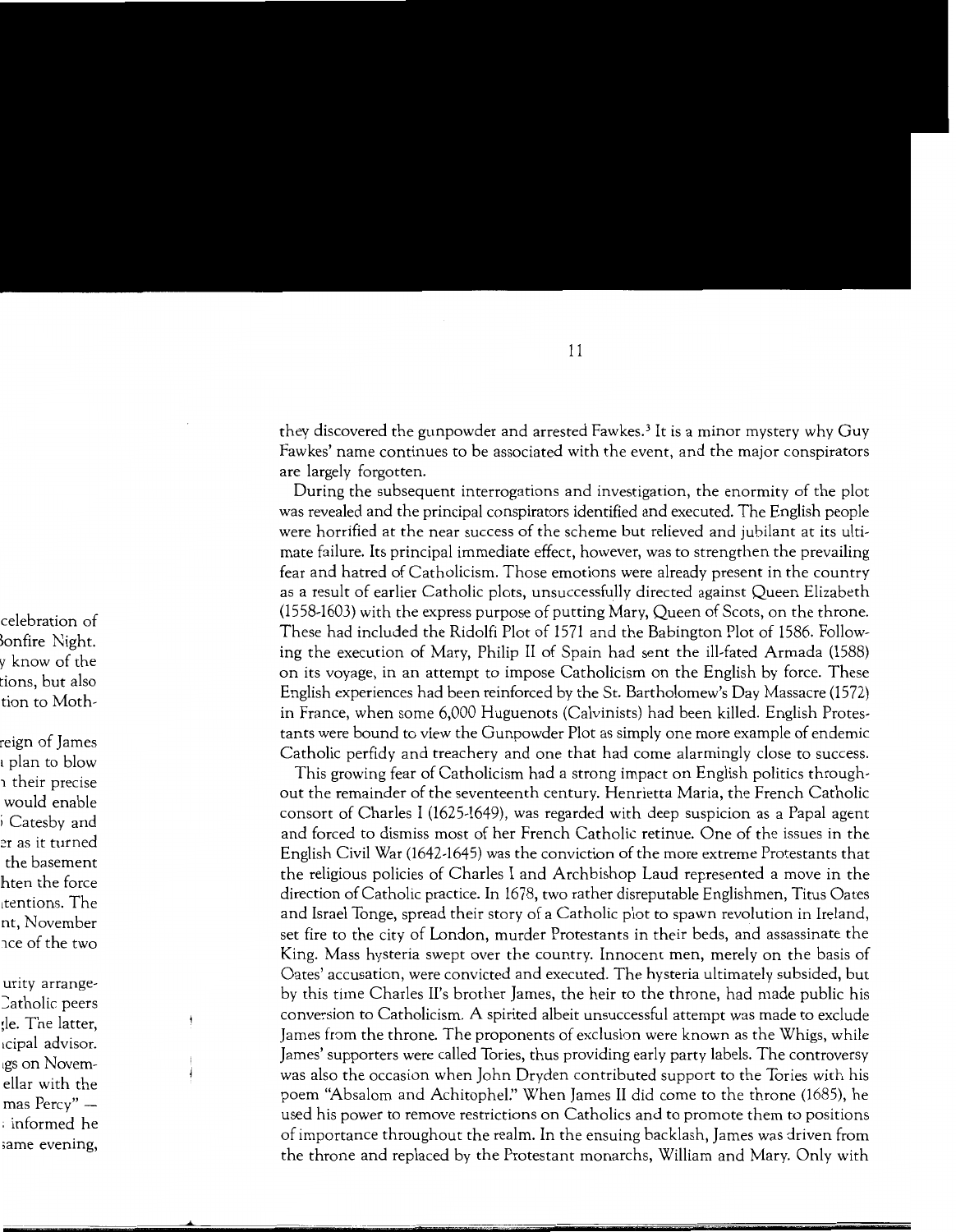the accession of the Protestant Hanoverian dynasty in 1714 did the hysterical fear of Catholicism begin to subside.

The Gunpowder Plot has also induced its share of historical controversy and on a predictably partisan basis. Catholic apologists have questioned the very existence of a genuine conspiracy. Instead they suggest that it was a hoax invented by Protestants and foisted off on the public with the explicit purpose of inflaming anti-Catholic feelings and providing a basis for persecution. In 1897 Fr. John Gerard gave scholarly expression to such views with a book titled, WHAT WAS THE GUNPOWDER PLOT?4 Later the same year Samuel Rawson Gardiner replied  $-$  convincingly in the opinion of most scholars - with WHAT THE GUNPOWDER PLOT WAS.<sup>5</sup> The Catholic position received a further setback in 1978 when Nicholas Rodger found a receipt in the Public Record Office for the delivery to the Tower of London of 18,000 lbs. of gunpowder "for the blowing up of the said house, King, Nobles, and Commons". The receipt is dated November 7, 1605. Another contemporary historian, Jenny Wormald, has recently argued that the conspirators were more concerned that James was a Scot than about his religious policies.6 The present writer doubts, however, that Wormald will succeed in revising the traditional assessment of their motivation.

It is not exactly clear when Englishmen began observing Guy Fawkes Day as a celebration of Protestant survival, Parliamentary liberty and English nationalism. It appears that the first such celebration was planned in 1605 by Sir George Cornwallis, the English ambassador to Spain, but he called it off at the last moment because he was not sure the Spaniards were prepared to rejoice with him at the plot's failure.7 A painting at New College (Oxford) makes it clear that the event was being commemorated in 1625, but the painting is based on an earlier engraving of 1612.8 It is safe to hazard, therefore, that Englishmen began to observe the day fairly soon after the event. In Parliament, itself, the day is observed annually by a PRO FORMA search of the parliamentary cellars - even though the present buildings are not on exactly the same site.

Another reminder of the survival of Guy Fawkes Day in collective memory comes from the pages of Mother Goose:

Please to remember the Fifth of November

Gunpowder, Treason, and Plot

I see no reason why gunpowder treason

Should ever be forgot.<sup>9</sup>

An alternate version of this childhood chant is supplied by Flora Thompson (1876-1947): Remember, "remember the fifth of November, Gunpowder, Treason, and Plot.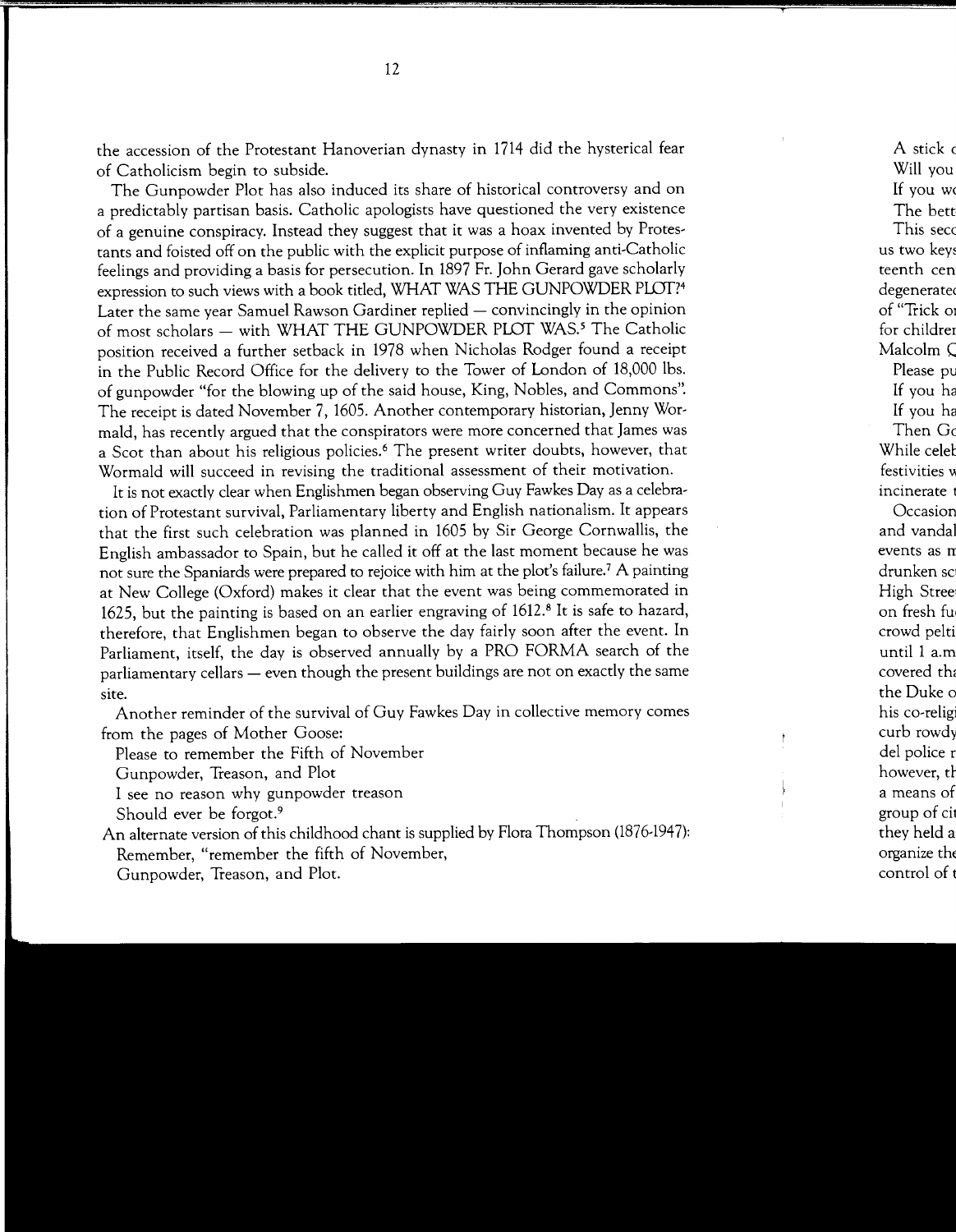A stick or a stake for King James' sake.

Will you please give us a faggot?

If you won't give us one, we'll take two,

The better for us and the worse for you."<sup>10</sup>

This second version retrieved from Flora Thompson's childhood memories gives us two keys to the ways in which Guy Fawkes Day had been celebrated in the nineteenth century: the bonfire and an atmosphere of prank-playing that sometimes degenerated into hooliganism. Indeed the closing couplet evokes the American cry of "Trick or Treat" just six days earlier. In the towns and cities it was more common for children to solicit funds for the celebration with a chant of "Penny for the *Guy:'*  Malcolm Quick, of Brighton, remembers an expanded version of the chant:

Please put a penny in the old man's hat,

If you haven't got a penny then a ha'penny will do.

If you haven't got a ha'penny,

Then God bless you.<sup>11</sup>

While celebratory traditions varied widely from place to place, the centerpiece of the festivities was to create an effigy of Guy Fawkes, parade him through the streets, and incinerate the effigy in a bonfire.

Occasionally the trick playing aspect got out of hand and degenerated into theft and vandalism, as in Arundel, West Sussex in 1872. The local paper described the events as more riotous than usual but fairly conventional until 11 p.m. when "the drunken scum of the town'' began rolling flaming tar barrels down the steeply pitched High Street. One broke up close to the Red Lion, and the crowd began throwing on fresh fuel. This led to an altercation between the crowd and the police with the crowd pelting the constables with stones and fireworks. The streets were not cleared until 1 a.m., and summonses were issued to the principal offenders. Later it was discovered that the participants stole the tar barrels from the construction site where the Duke of Norfolk (England's premier Catholic layman) was building a church for his co-religionists, thus doubly affronting the Duke.<sup>12</sup> The subsequent fines failed to curb rowdyism, however, because in 1879 the November 5th notation in the Arundel police records is a laconic "Bonfire night  $-$  very rough." <sup>13</sup> With that experience, however, the more orderly folk of the town had had enough, and they soon devised a means of continuing the celebration while diminishing the threat of vandalism; a group of citizens got together and organized the Arundel Bonfire Society. Each year they held a dinner at The General Abercrombie to plan for the November event and organize the necessary fund-raising activities.14 Thus a responsible group of adults gained control of the celebration. Arundel was not unique in this; the same process was at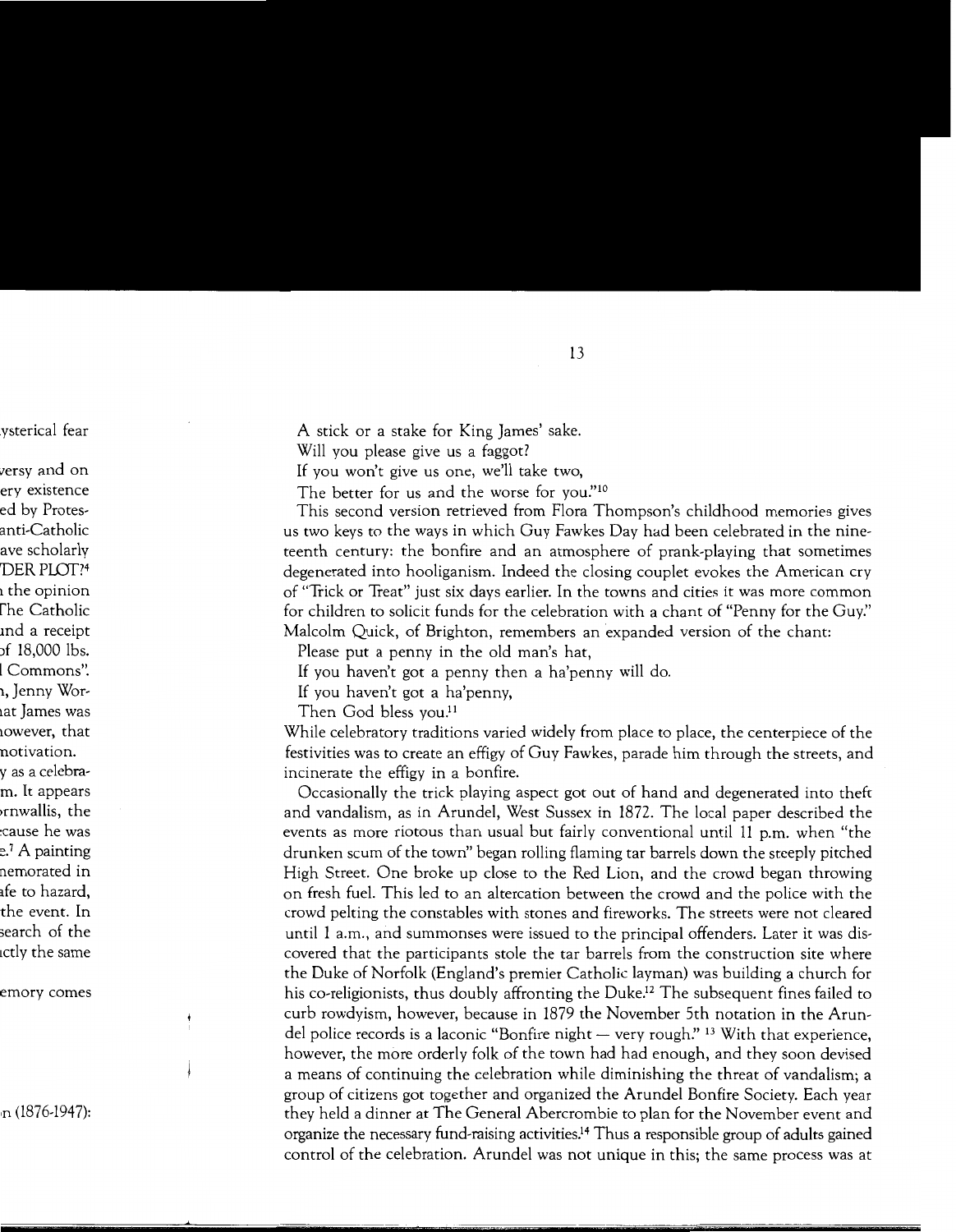work in other towns and villages throughout the land.

Fireworks are a popular means of celebrating all kinds of holidays throughout the world, but they are especially appropriate for observing the failure of the Gunpowder Plot. The English were quick to see they were apposite. So today the conventional public celebration includes the manufacture of a "Guy" (traditionally dressed in black with three fuses in one hand and a lantern in the other), a torchlight parade, usually in costume (Indians, Vikings, and Zulus are popular), fireworks and the inevitable bonfire. Fireworks displays are frequently topical and have little or nothing to do with the event of 1605. In 1945 one tableau pictured the execution of Hermann Goering; in the late '50s Sputniks were popular, and in 1982 one could purchase an Elvis Presley display for a mere  $\pounds 300$ !<sup>15</sup> Sometimes additional effigies are burned to express contemporary disapproval. In Arundel in 1884, when Britain was embroiled in the Sudan, a figure representing the Mahdi was burned;<sup>16</sup> in 1886 it was a "Bulgarian Bear,"<sup>17</sup> and once an effigy of a local bigamist was consigned to the flames.18 Some people, of course, prefer private, family celebrations. These frequently include fireworks on a smaller scale, a bonfire with a "Guy;' and the roasting of chestnuts and "jacket" potatoes. Bellringing is also widespread throughout the country. November 5th is known as ringing day and November 4th as ringing night. Food and sweetmeats are popular but tend to vary from region to region. Yorkshire favors "Parkin;' a combination of gingerbread, oatmeal and treacle, but also shares a liking for "Tharf'' cake (unleavened) with Lancashire and Derbyshire.'9

The holiday is celebrated with varying degrees of fervor and intensity, but nowhere is the event approached with the seriousness of purpose displayed in Lewes (East Sussex). There it retains a full measure of the anti-Catholic spirit that was so virulent in the seventeenth century. Some attribute this survival to the circumstance that seventeen Protestant martyrs were burned at the stake in Lewes just outside the Star Inn and to the fact that non-conforming Protestantism was especially strong there. But others insist that they are just trying to preserve historical tradition. By 1853 several bonfire societies had been formed at Lewes in an effort to reduce hooliganism. Today, not one but five bonfire societies are active. One of these, The Cliffe, boasts a president, vice-president, subscribers, life members, committee members and a list of fifteen additional officials.<sup>20</sup>

One aspect of the Lewes tradition that sets it apart from other parts of the country is the practice of burning Pope Paul V (1605-1621) in effigy as well as Guy Fawkes. Paul V is held by some to have been implicated in the plot. Since 1970 the Lewes town council has been asking the societies to abandon this practice because it is so offensive to Catholics, but The Cliffe and one other society have refused to do so.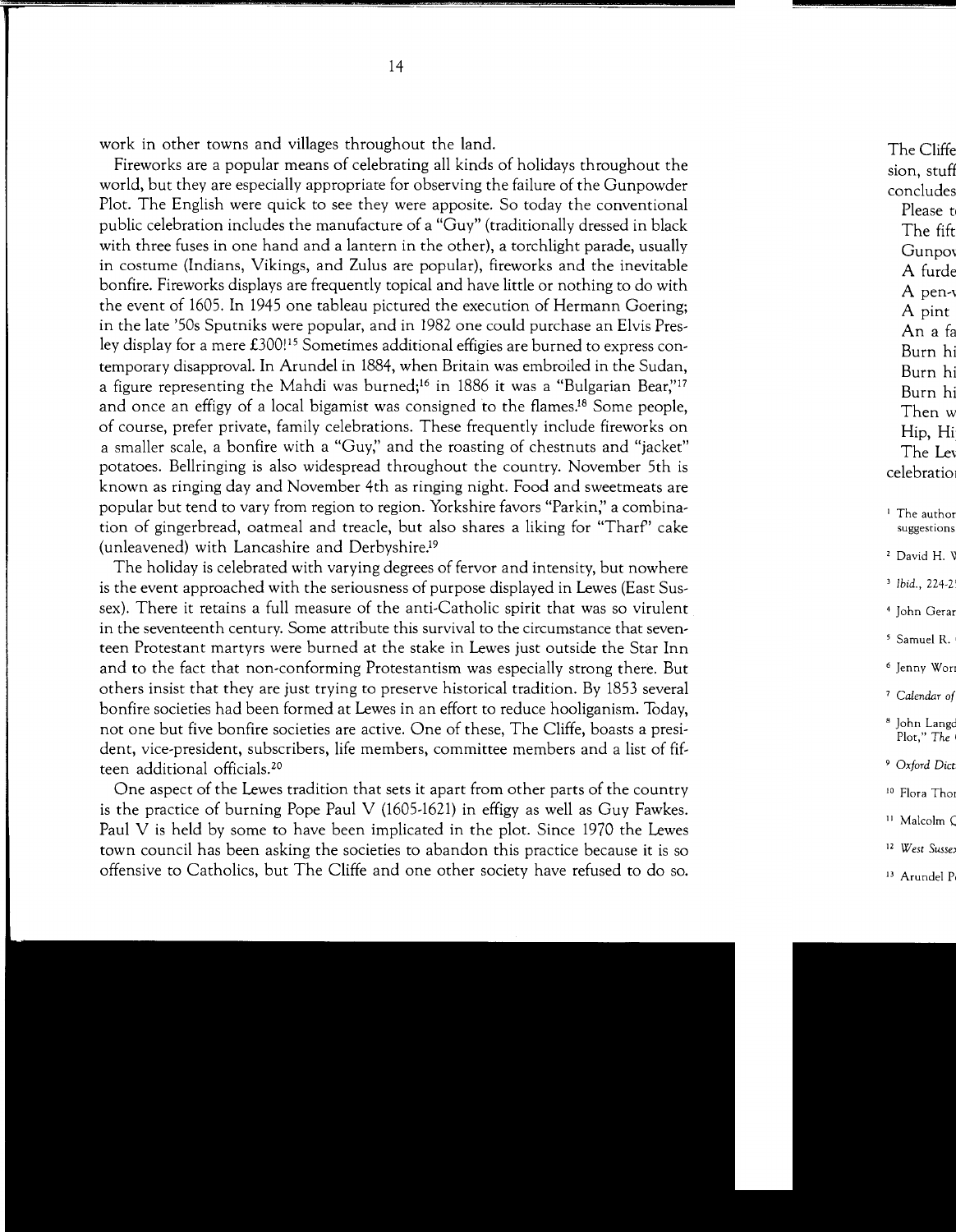The Cliffe prominently displays the banner of "NO POPERY" at the head of its procession, stuffs the effigy of the Pope with fireworks to ensure his dramatic demise and concludes with a recitation of "The Bonfire Prayer":

Please to remember, The fifth of November, Gunpowder, Treason and Plot. A furden [farthing] loaf to feed old Pope, A pen-worth of cheese to choke him, A pint o' beer to rense it down, An a faggot of wood to burn him! Burn him in a tub o' tar, Burn him like a blazing star, Burn his body from his head, Then we'll say old Pope is dead. Hip, Hip Hoo-r-r-ray!21

The Lewes festivities are at once the best and the worst of the Guy Fawkes Day celebrations.

- <sup>1</sup> The author wishes to thank Daniel Bjork, Edward Cole, Brian Curry, and Malcolm Quick for their ideas and suggestions in revising the original draft of this article.
- 2 David H. Willson, *King James VI and I* (London, 1962), 223-24.

- *<sup>4</sup>*John Gerard, *What Was the Gunpowder Plot?* (London, 1897).
- 5 Samuel R. Gardiner, *What the Gunpowder Plot Was* (London, 1897).
- 6 Jenny Wormald, "Gunpowder, Treason, and Scots," *Journal of British Studies,* XXIV(l985), 141-68.
- <sup>7</sup>*Calendar of State Papers, Venetian Series, 1603-1607,* 299.
- 8 John Langdon-Davies, ed., "Reproduction of a Painting Commemorating the Suppression of the Gunpowder Plot," The Gunpowder Plot (London, 1964), Document 8.
- <sup>9</sup>*Oxford Dictionary of Quotations* (London, 1966), 368:13.
- 1 ° Flora Thompson, *Lark Rise* (London, 1979), 227.
- <sup>11</sup> Malcolm Quick to Joseph Preston, 15 August 1986, 1.
- <sup>12</sup> West Sussex Gazette, November 7, 1872, n.p.; 12 November, 1872, n.p.
- 13 Arundel Police Duty Book, West Sussex Record Office, W/A/1, 5 November, 1879.

<sup>3</sup>*Ibid.,* 224-25.